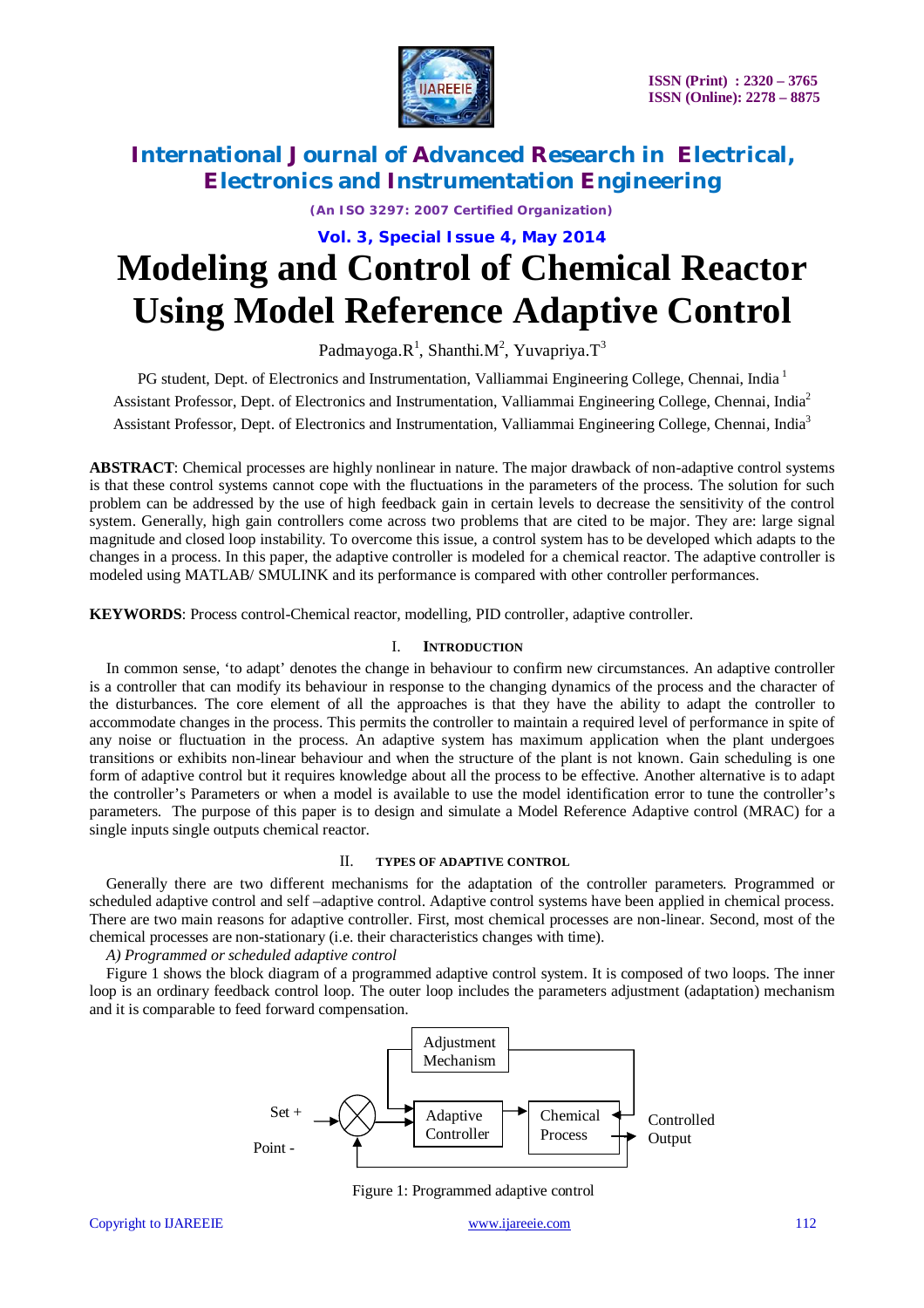

*(An ISO 3297: 2007 Certified Organization)*

# **Vol. 3, Special Issue 4, May 2014**

# III. **MODEL REFERENCE ADAPTIVE CONTROL**

Model reference adaptive controller (MRAC) is a controller used to force the actual process to behave like idealized model process. MRAC systems adapt the parameters of a normal control system to achieve this match between model and process.

### *A. Core elements of model reference adaptive control*

The basic structure of MRAC system is shown in figure 2.





The standard implementation of MRAC based systems contains the four key blocks shown above. The reference model defines the desired performance characteristics of the process being controlled. The adaptation law uses the error between the process and the model output, the process output and input signal to vary the parameters of the control system. These parameters are varied so as to minimize the error between the process and the reference model. The control system can be anything from a simple gain based controller to a more complicated parameter based transfer function or plant matrix. The final element of the MRAC system is the process that is being controlled.

### *B. Adaptation law*

The adaptation law uses the input signal, the output of the plant and the error between the plant and reference model outputs. These three signals are used to adapt the parameters of the selected controller. The adaptation law attempts to find a set of parameters that minimize the error between the plant and the model outputs. To do this, the parameters of the controller are incrementally adjusted until the error has reduced to zero. A number of adaptation laws have been developed to date. The two main types are the gradient and the Lyapunov approach.

### i. GRADIENT METHOD

### ii. Lyapunov method

An alternative approach to the MIT rule is to use a Lyapunov based method, which avoids the stability problems present in the gradient approaches. A typical adaptation law for a Lyapunov based adaptive controller is shown in equation 3.1 below,

$$
de/dt = -\gamma e\theta \qquad (3.1)
$$

The major difference between the MIT rule and the Lyapunov method is that the sensitivity of the error to a specified parameter de/dt has been replaced by the actual value of the parameter,θ.

### **IV. MATHEMATICAL MODELING**

A perfectly mixed continuously stirred tank reactor (CSTR) as shown in figure 3 with first order exothermic irreversible reaction A B is considered. In this a fluid stream is continuously fed to the reactor and other fluid stream is continuously removed from the reactor. A jacket surrounding the reactor has in feed and exit streams. The jacket is assumed to be perfectly mixture and at lower temperature then reactor temperature. Energy passes through the reactor walls into jacket removing the heat generated reaction.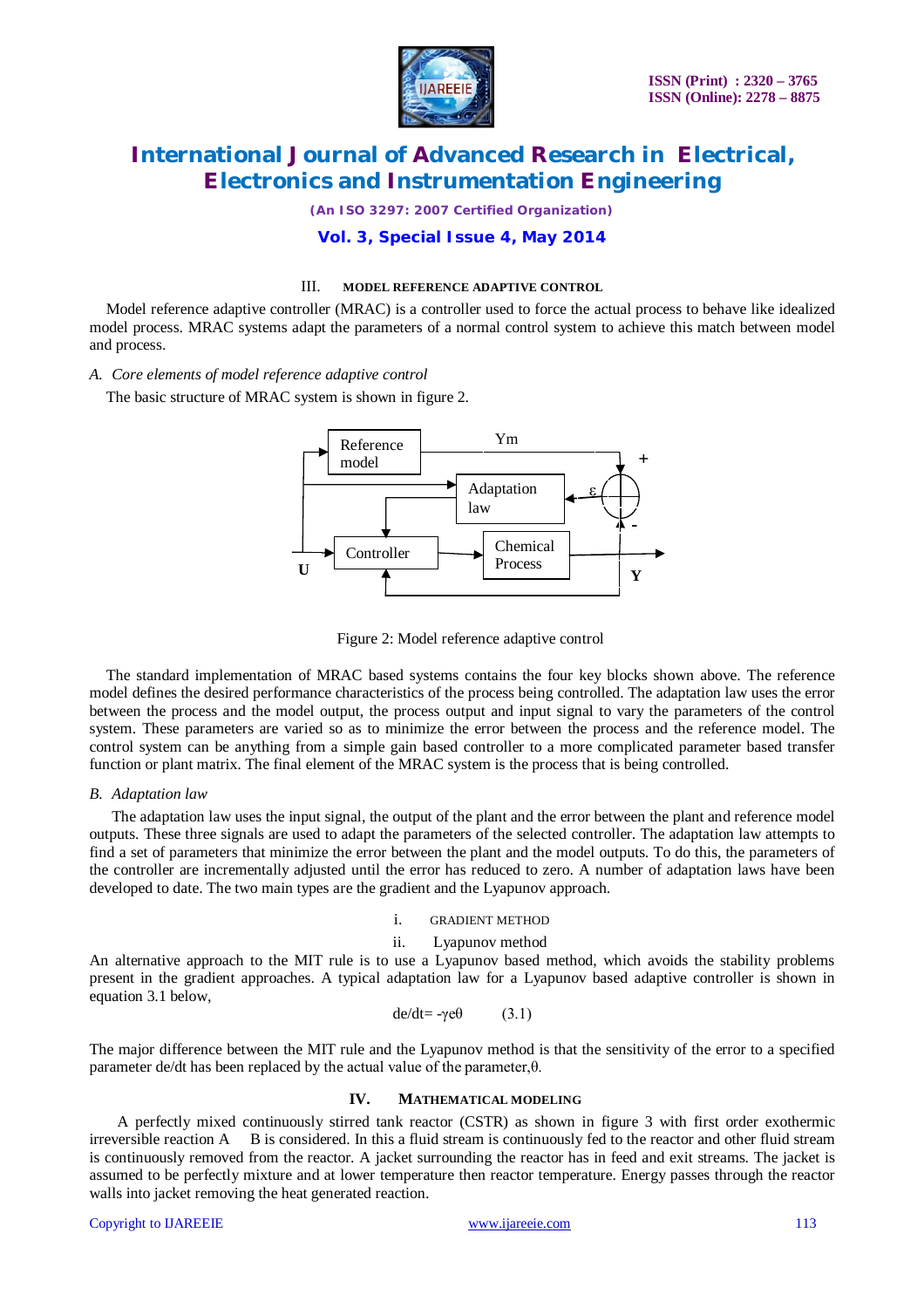

*(An ISO 3297: 2007 Certified Organization)*

# **Vol. 3, Special Issue 4, May 2014**



Figure 3: Continuous stirred tank reactor

Put together, the CSTR has three input signals:

CAf = Concentration of feed stream.

Tf = Inlet feed stream temperature.

 $Ti = Jacket$  coolant temperature.

And two output signals:

CA= Concentration of A in reactor tank.

 $T =$  Reactor temperature.

*A) Over all material balance*

The CSTR system is modelled using basic accounting and energy conservation principles.

*Rate of material accumulation = rate of material in – rate of material out.*

$$
dv_{\rho}/dt = F_{in} \rho_{in} - F_{out} \rho_{out}
$$
 (1)

Assuming a constant amount of material in the reactor,

$$
F_{in} = F_{out} \qquad \text{and} \qquad dv/dt = 0
$$

 $F_{in} \rho_{in} = F_{out} \rho_{out}$ 

*3.1) Balance on component A*

The balance on component A is,

$$
\overrightarrow{Vd}_{CA}/dt = \overrightarrow{FC}_{Af} - \overrightarrow{FC}_A - \overrightarrow{r}V
$$
 (2)

Where r is the rate of reaction per unit volume.

*3.2) Energy balance*  The energy balance equation is,  $V \rho C_p dT/dt = F \rho C_p (T_f - T) + (-\Delta H) V r - UA(T - T_i)$  (3)

Copyright to UAREEIE www.ijareeie.com www.ijareeie.com 114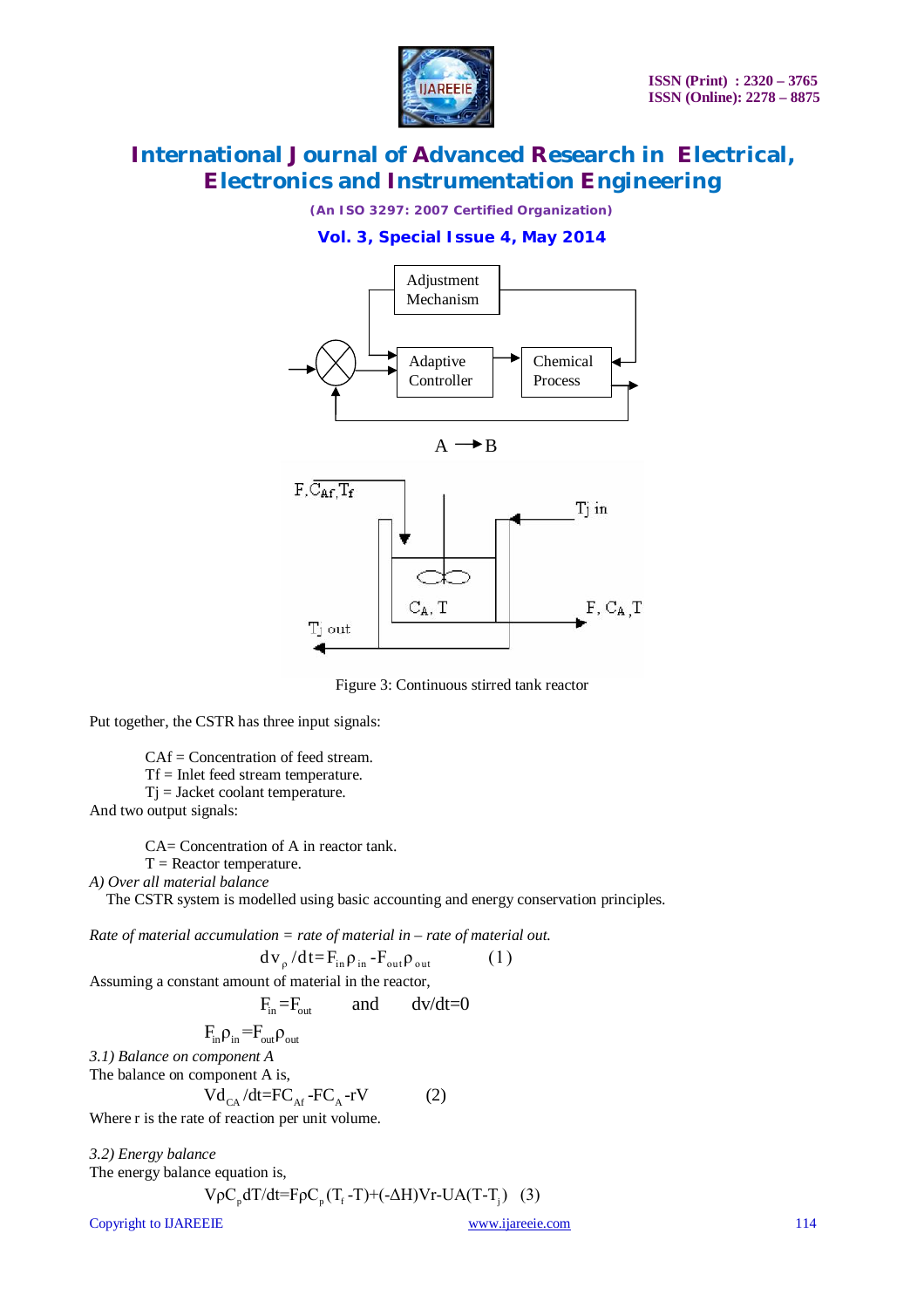

*(An ISO 3297: 2007 Certified Organization)*

# **Vol. 3, Special Issue 4, May 2014**

Where T represents an arbitrary reference temperature for Enthalpy.

*B) Steady state solution*

To solve these two equations, all parameters and variables except for two (CA and T) must be specified. Given numerical values for all of the parameters and variables, we can use Newton's method to solve for the steady state values of CA and T.

 $f_1(C_A, T) = dC_A / dt = 0 = F/V (C_{Af} - C_A) - K_c exp(-E/RT)C_A$  $f_2(C_A, T) = dT/dt = 0 = F/V(T_f - T) + (-\Delta H/\rho Cp)K_{\alpha} exp(-E/RT)C_{\alpha} - UAV\phi Cp(T-T_f)$ 

*C) Guess1*

High concentration (low conversion), Low temperature. Here we consider an initial guess of CA =8 and  $T = 300$ 

$$
\begin{bmatrix} C_{As} \\ T \end{bmatrix} = \begin{bmatrix} 8.5636 \\ 311.2 \end{bmatrix}
$$

K. The steady state solution for guess is  $\begin{bmatrix} C_{As} \\ T_s \end{bmatrix} = \begin{bmatrix} 8.5636 \\ 311.2 \end{bmatrix}$  that is, high concentration (lowconversion) and low temperature. The parameter values are as shown in table 1.

| <b>TABLEI</b>                   |
|---------------------------------|
| <b>REACTOR PARAMETER VALUES</b> |

| <b>Reactor parameters</b>               | <b>Values</b> |
|-----------------------------------------|---------------|
|                                         |               |
| $F/V, hr^{-1}$                          |               |
| $K_0$ , $hr^{-1}$                       | 9703x3600     |
| $(-\Delta H)$ , kcal / km ol            | 5960          |
| E, kcal / kmol                          | 11843         |
| $\rho C_p$ , kcal / m <sup>3</sup>      | 500           |
| $T_f, \circ c$                          | 25            |
| $C_{\text{Af}}$ , kmol / m <sup>3</sup> | 10            |
| UA/V                                    | 150           |
| $T_i$ , $\circ$ c                       | 25            |

Let the state, and input variables be defined in deviation variable form,

$$
X = \begin{bmatrix} C_A - C_{As} \\ T - T_s \end{bmatrix}, U = \begin{bmatrix} F - F_s \\ T_j - T_{js} \end{bmatrix}
$$

# **V. NON ADAPTIVE CONTROL ANALYSIS**

The PID controller algorithm involves three separate constant parameters and is accordingly sometimes called three term control: the proportional P depends on the present error; the integral I depends on the accumulation of past errors; the derivative D depends on the prediction of future errors based on current rate of change. The simplified transfer function model is,

$$
G_{p1}(s) = \frac{1.44s^5 + 5.78s^4 + 9s^3 + 6.88s^2 + 2.53s + 0.31}{S^6 + 4.41s^5 + 7.94s^4 + 8.42s^3 + 4.1s^2 + 1.19s + 0.14}
$$

The response of non adaptive control is shown in figure 5,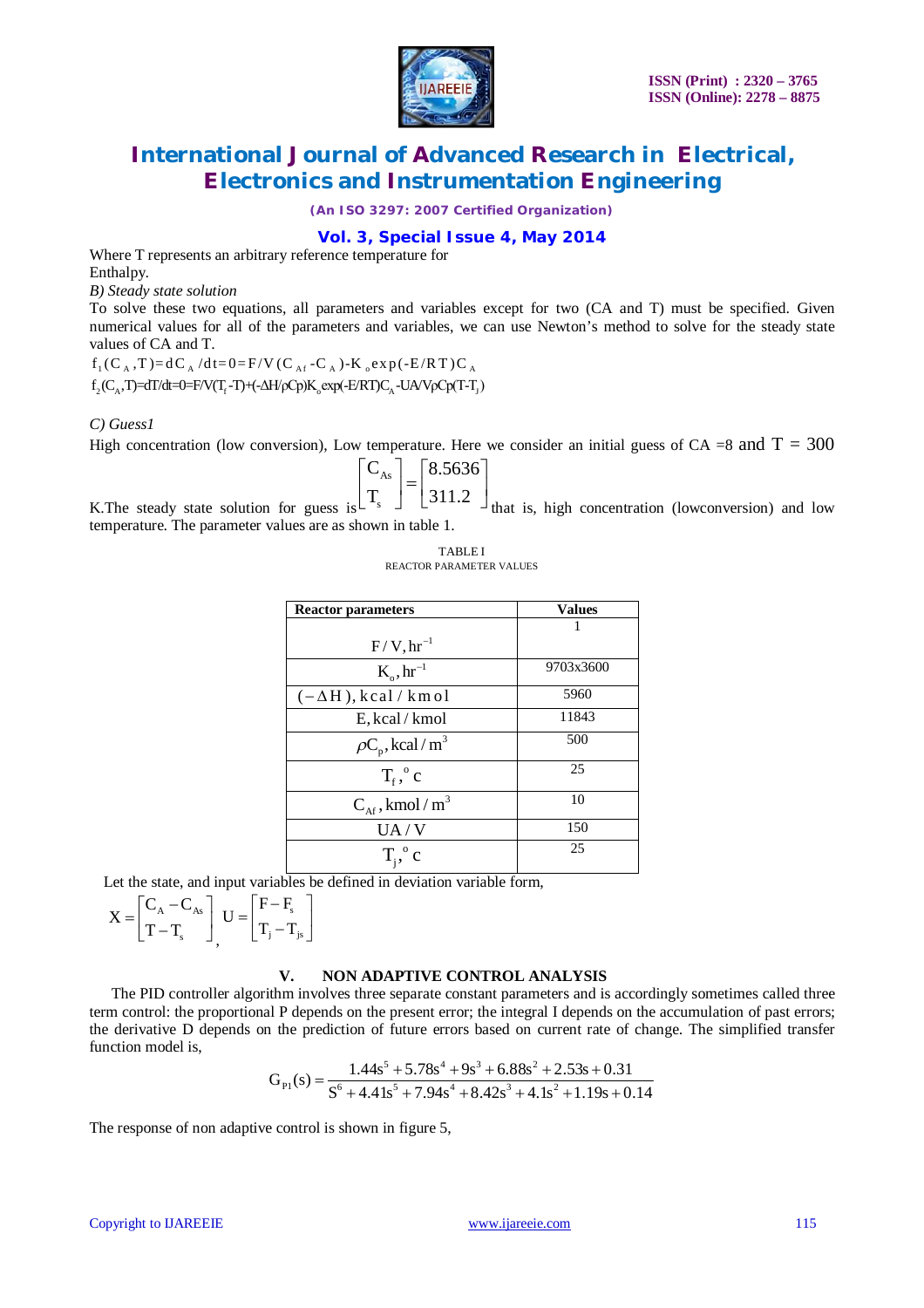

*(An ISO 3297: 2007 Certified Organization)*



Figure 5: Response of non adaptive control analysis

# **VI. INTERNAL MODEL CONTROL**

The internal model control (IMC) philosophy relies on the internal model principle which states that control can be achieved only if the control system encapsulates, either to be implicitly or explicitly, some representation of the process to be controlled. In particular if the control scheme has been developed based on the exact model of the process, then the perfect control is theoretically possible. The process model is explicitly used in the control system design procedure. This IMC controller having  $\lambda$  is the tuning parameter.

#### $\sim$  $Gc(s) = GP(s)^{-1}$

And if Gp=Gp (the model is an exact representation of the process). Then it is clear that the output will always be equal to the set point. Notice that this ideal control performance is achieved without feedback (as encapsulated in the process model) being controlled, we can achieve perfect control. It also tells us that feedback control is necessary only when knowledge about the process is inaccurate or incomplete. The response of IMC controller as shown figure 5,



Figure 5: Response of Imc controller

# **VII. ADAPTIVE CONTROL DESIGN AND SIMULATION**

This section provide three sets: the first covers the design of model reference adaptive control and its implementation in simulink. The second and the third compare the performance of an adaptive control to a conventional controller without noise and with noise respectively. This section provide three sets: the first covers the design of model reference adaptive control and its implementation in simulink. The second and the third compare the performance of an adaptive control to a conventional controller without noise and with noise respectively.

$$
G_m(s) = \frac{4.834}{s^2 + 3s + 4.834}
$$

### *A) Comparison without noise*

The first task we perform to compare the standard controller with adaptive controller for step input and no noise. The response is shown in fig 6,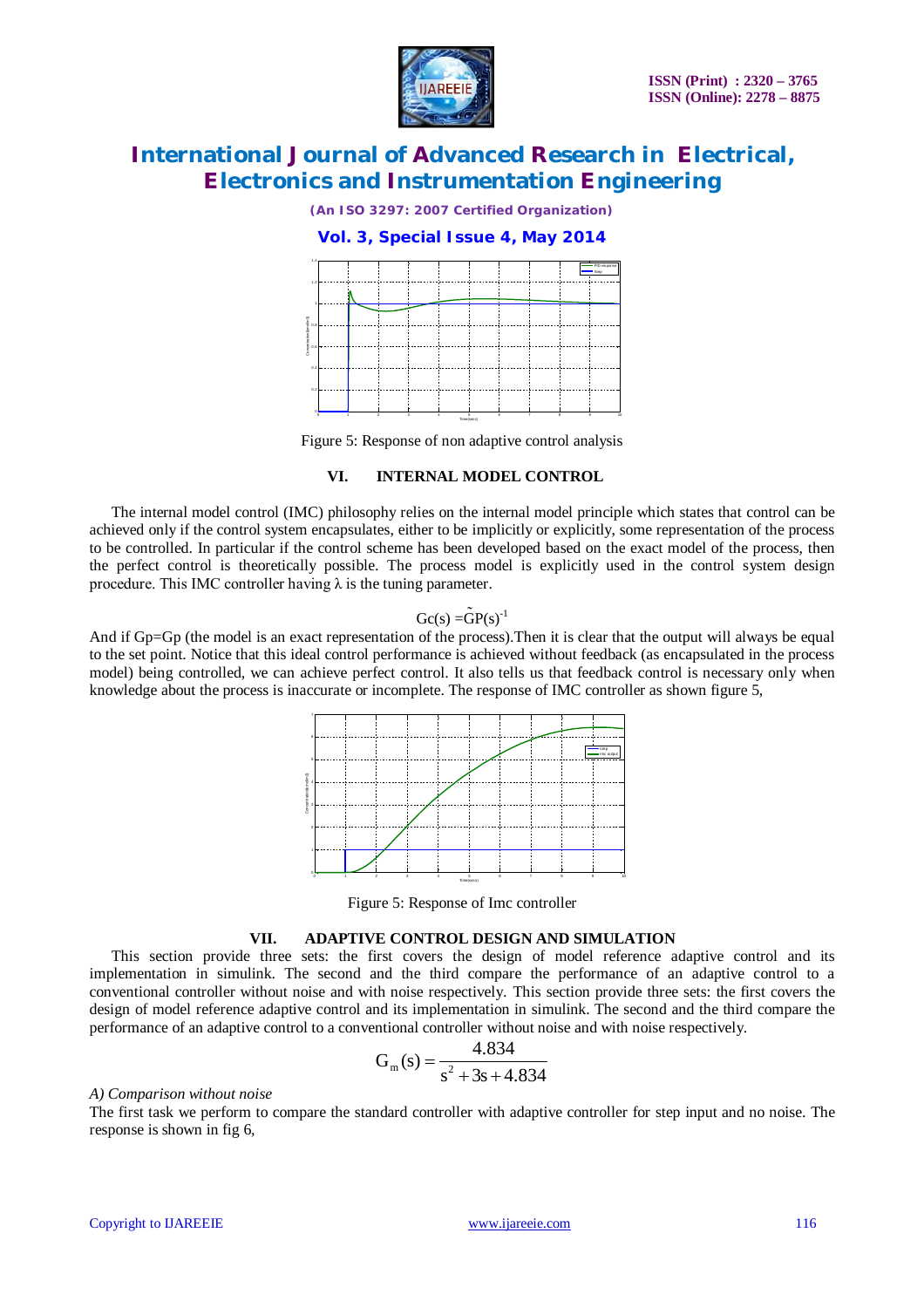

*(An ISO 3297: 2007 Certified Organization)*

**Vol. 3, Special Issue 4, May 2014**  $\mathbf C$  $\circ$  $\mathbf n$  $\mathbf c$  $\ddot{\text{e}}$  $\mathbf n$  $0.5$  $\mathbf{tr}$ a ti  $\Omega$  $\circ$  $\mathbf{n}$ Kmol/m30.5 60 40 80 20 100 time (secs)

Figure 6: Plant output with adaptive controller (step input,no noise,γ=0.99)



Figure 7: Plant output with non-adaptive controller (step input, no noise,  $\gamma$ =0.99)

In these graphs one major disadvantage of adaptive control is immediately apparent. The adaptive controller takes 20 secs to match the output of reference model and the non adaptive controller matched with in 2 secs. The overshoot of adaptive controller is excessive (5%) and for non adaptive controller is below 3%.To overcome this problem is to increase the adaptation gain ( $\gamma$ ). For example, increasing adaptation gain responses as shown in figure 8 and 9.



Figure 8: Plant output with adaptive control ( $\gamma$ =100)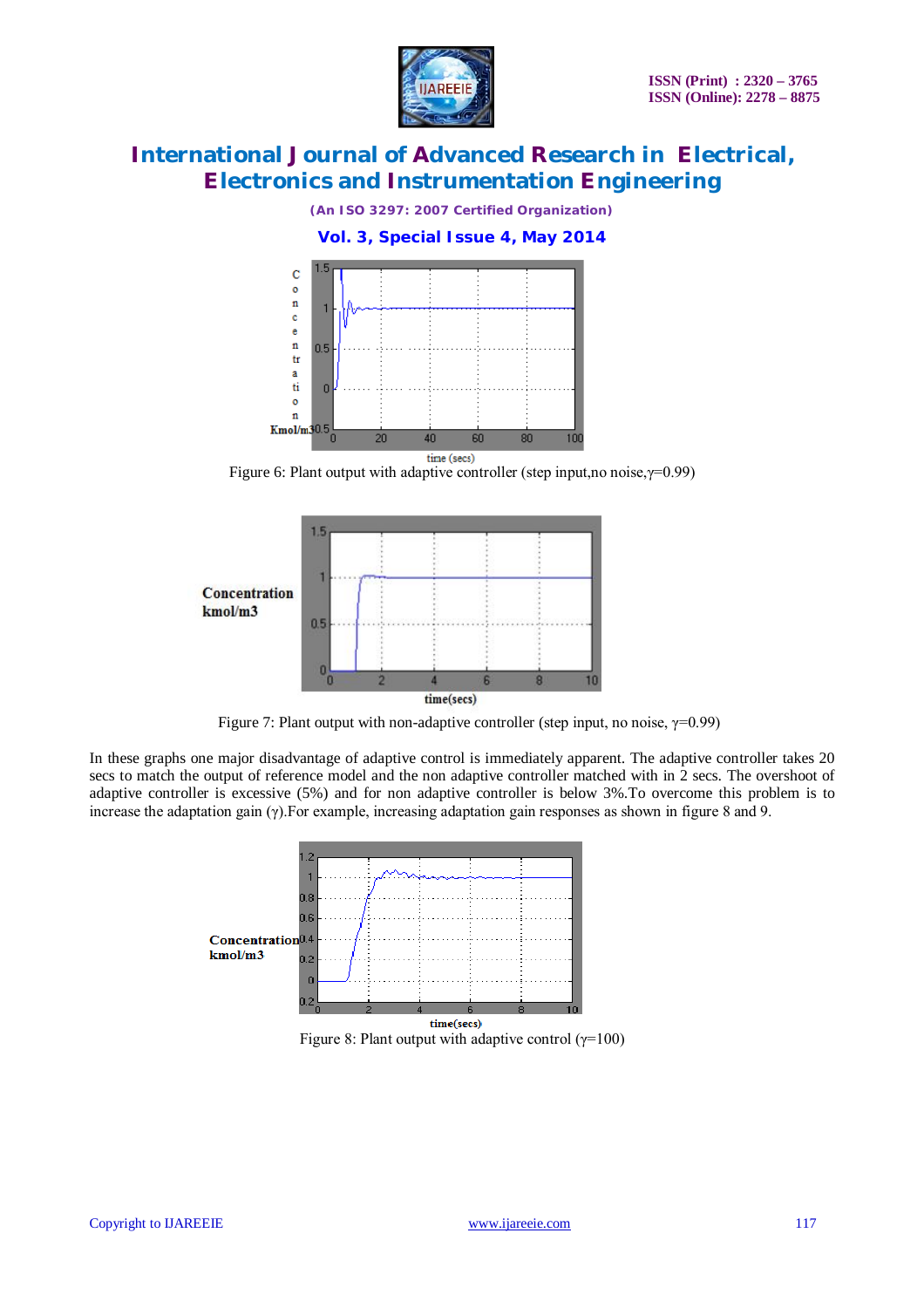

*(An ISO 3297: 2007 Certified Organization)*

**Vol. 3, Special Issue 4, May 2014**



Figure 9: Plant output with non adaptive controller ( $\gamma$ =100)

This has improved the overshoot to below 10% and the settling time is less than 10 seconds. Further increase the adaptation gain does not result in an improvement of the system. *B) Comparison with noise*

The next task to compare the performance of two controllers in the presence of ramp noise as shown in fig 10 and 11,



Figure 11: Plant output with non adaptive control (step input, ramp noise, and gamma=0.99)

### VIII. **CONCLUSION**

The non adaptive model can provide speed whenever its parameters are close to those of the process. The non adaptive controller may not provide a satisfactory closed loop control. So we go for next controller which is IMC controller. The internal model control (IMC) philosophy relies on the internal model principle which states that control can be achieved only if the control system encapsulates, either to be implicitly or explicitly, some representation of the process to be controlled. It is difficult to implement for higher order system and it does not gives the accurate response. For this reason we preferred adaptive controller. The adaptive controller exhibits superior performance in the presence of noise and convergence time is typically large and there is a large overshoot. These two problems are due to the adaptive controller failing to adapt fast enough to force the plant to match the